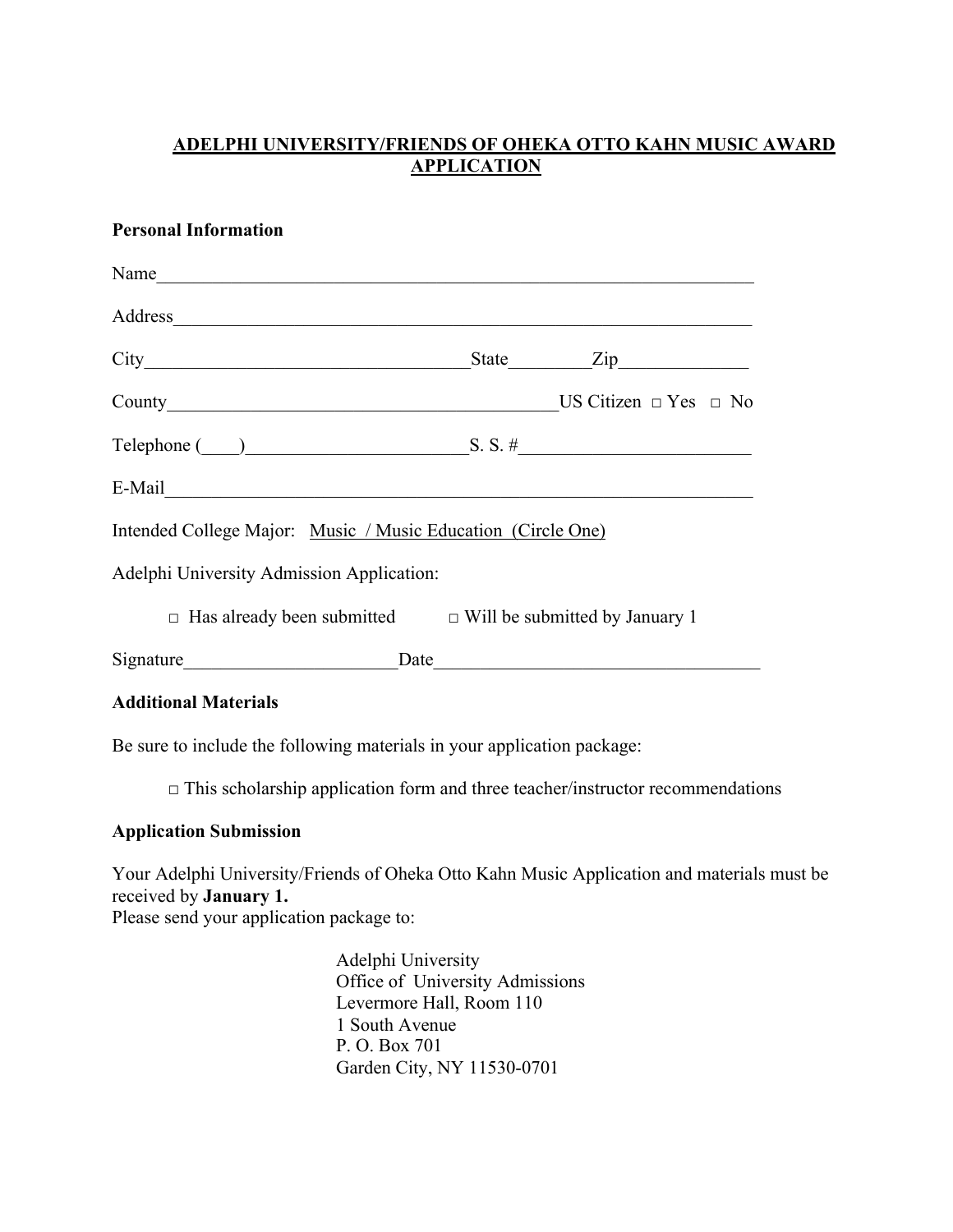# **THE ADELPHI UNIVERSITY/FRIENDS OF OHEKA OTTO KAHN MUSIC AWARD**

## **TEACHER/INSTRUCTOR RECOMMENDATION**

Dear Teacher/Instructor:

Adelphi University has now partnered with Friends of OHEKA, Inc., in honoring the memory of Otto Kahn, an early  $20<sup>th</sup>$  century banker and philanthropist, who gave generously during his lifetime to support talented and struggling artists. We are pleased that you have agreed to submit a teacher/instructor recommendation for a deserving student studying music or music education.

The new music award with Adelphi University of up to \$10,000 a year is separate and distinct from the annual Friends of OHEKA Otto Kahn Award of \$2,500. (The Friends' awards are available to graduating seniors, attending public high schools in the Town of Huntington, who wish to continue their training in the fine arts, performing arts, and music. These applications are sent directly to the high schools in March and awards are presented in June of the same year).

Please complete this recommendation form and return it to the student applicant who must submit it with his/her application directly to Adelphi University by January 1. **Each applicant must provide three teacher/instructor recommendations, at least one from their chosen field of study**.

1. Name of Student **Algebra**  $\overline{a}$ 

2. How long have you known the student? \_\_\_\_\_\_\_\_\_\_\_\_\_\_\_\_\_\_\_\_\_\_\_\_

 $\mathcal{L}_\text{max} = \mathcal{L}_\text{max} = \mathcal{L}_\text{max} = \mathcal{L}_\text{max} = \mathcal{L}_\text{max} = \mathcal{L}_\text{max} = \mathcal{L}_\text{max} = \mathcal{L}_\text{max} = \mathcal{L}_\text{max} = \mathcal{L}_\text{max} = \mathcal{L}_\text{max} = \mathcal{L}_\text{max} = \mathcal{L}_\text{max} = \mathcal{L}_\text{max} = \mathcal{L}_\text{max} = \mathcal{L}_\text{max} = \mathcal{L}_\text{max} = \mathcal{L}_\text{max} = \mathcal{$ 

 $\mathcal{L}_\text{max}$  , and the contract of the contract of the contract of the contract of the contract of the contract of the contract of the contract of the contract of the contract of the contract of the contract of the contr

3. Your class(es) taken by the student:

4. Why you believe the student should win this award? (Complete on back of this sheet or submit on a separate sheet.)